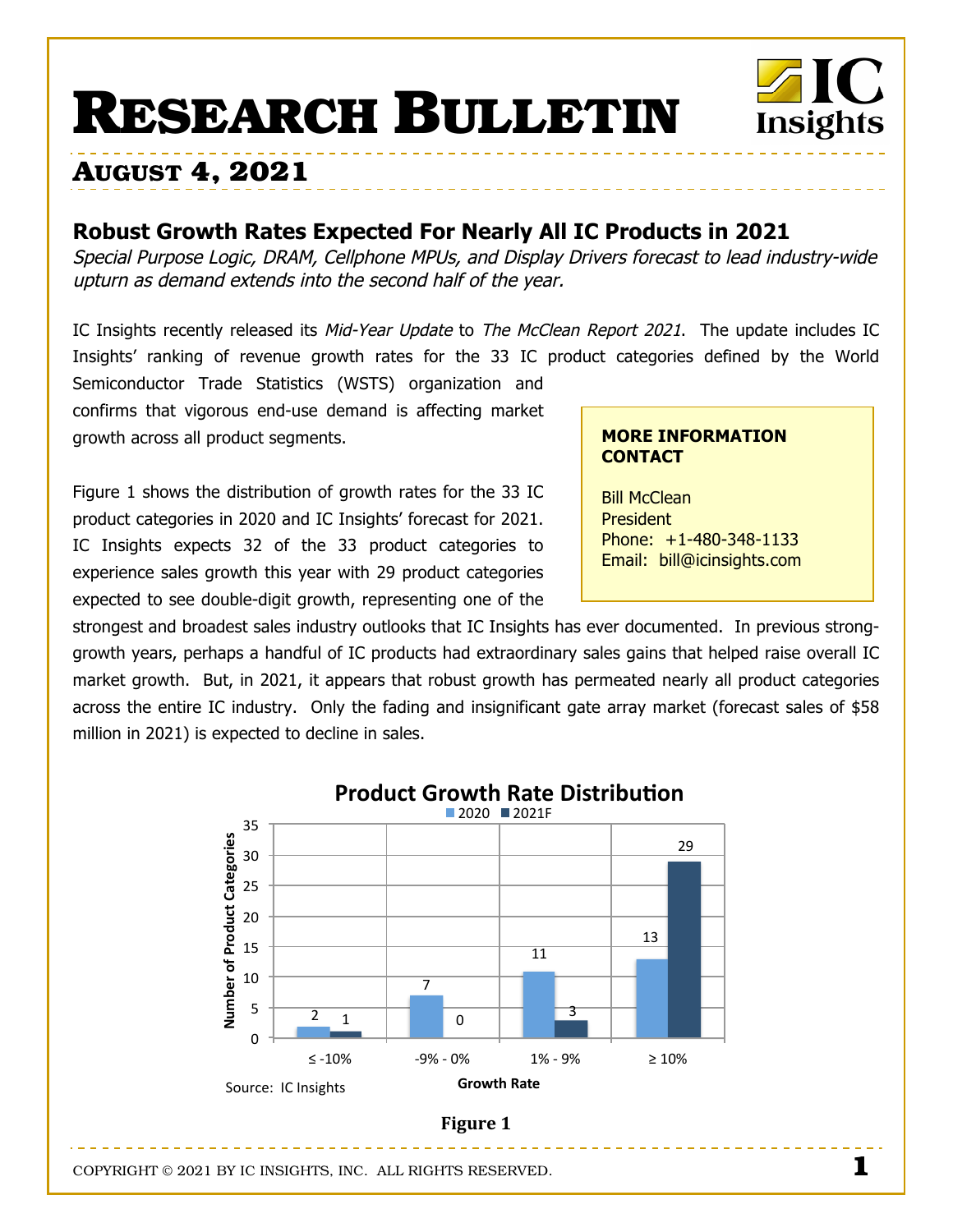The 33 major IC product categories ranked by their forecast sales percentage growth rates for 2021 are shown in Figure 2. Many Special Purpose Logic categories are forecast to rank high on the growth list this year, along with DRAM, cellphone MPUs, and display drivers, which are all on track to see sales rise by more than 30%, with the total IC market now forecast to rise 24%.

| <b>Product Category</b>                     | 2020   | 2021F  |
|---------------------------------------------|--------|--------|
| Industrial/Other-Spcl Purpose Logic         | 12%    | 47%    |
| <b>DRAM</b>                                 | 8%     | 41%    |
| Auto-Spcl Purpose Logic                     | 10%    | 39%    |
| Consumer-Special Purpose Logic              | 8%     | 38%    |
| Cellphone App MPUs                          | 24%    | 34%    |
| Auto-App-Specific Analog                    | $-7%$  | 31%    |
| <b>Display Drivers</b>                      | 13%    | 31%    |
| Wireless Comm-App-Specific Analog           | 8%     | 28%    |
| Wireless Comm-Spcl Purpose Logic            | 24%    | 26%    |
| Consumer-App-Specific Analog                | 8%     | 25%    |
| 32-bit MCU                                  | 3%     | 24%    |
| <b>Power Management Analog</b>              | 4%     | 24%    |
| <b>Total IC Market</b>                      | 13%    | 24%    |
| Amplifiers/Comparators                      | 1%     | 22%    |
| <b>DSP</b>                                  | $-10%$ | 22%    |
| Industrial/Other-App-Specific Analog        | 2%     | 22%    |
| <b>NAND Flash</b>                           | 25%    | 22%    |
| Computer and Peripherals-Spcl Purpose Logic | 31%    | 21%    |
| General Purpose Logic                       | 3%     | 21%    |
| Interface                                   | 10%    | 21%    |
| <b>NOR Flash</b>                            | 0%     | 21%    |
| Computer-App-Specific Analog                | 6%     | 18%    |
| Wired Comm-App-Specific Analog              | 17%    | 18%    |
| Wired Comm-Spcl Purpose Logic               | 12%    | 15%    |
| 16-bit MCU                                  | -8%    | 13%    |
| EEPROM/ROM/EPROM/Other                      | $-2%$  | 13%    |
| <b>Signal Conversion</b>                    | $-2%$  | 13%    |
| <b>Embedded MPUs</b>                        | 11%    | 11%    |
| PLDs                                        | $-5%$  | 10%    |
| Standard Cell                               | -4%    | 10%    |
| SRAM                                        | 5%     | 8%     |
| Computer CPUs*                              | 14%    | 4%     |
| 4-/8-bit MCU                                | $-10%$ | 3%     |
| <b>Gate Array</b>                           | 28%    | $-33%$ |

# **1C Products Ranked by 2021F Sales Growth Rates**

*UE4G%3("3&')#(&(5")\*34E%V3%.'K.'%V3%\$1.'25F1\$&.'%3)"#3)\*\*35&-.'3&J1.%35I325F1\$&.'%W*

متواصل متواطن ومواطن ومواطن ومواطن ومنازلته

Source: IC Insights

### **Figure 2**